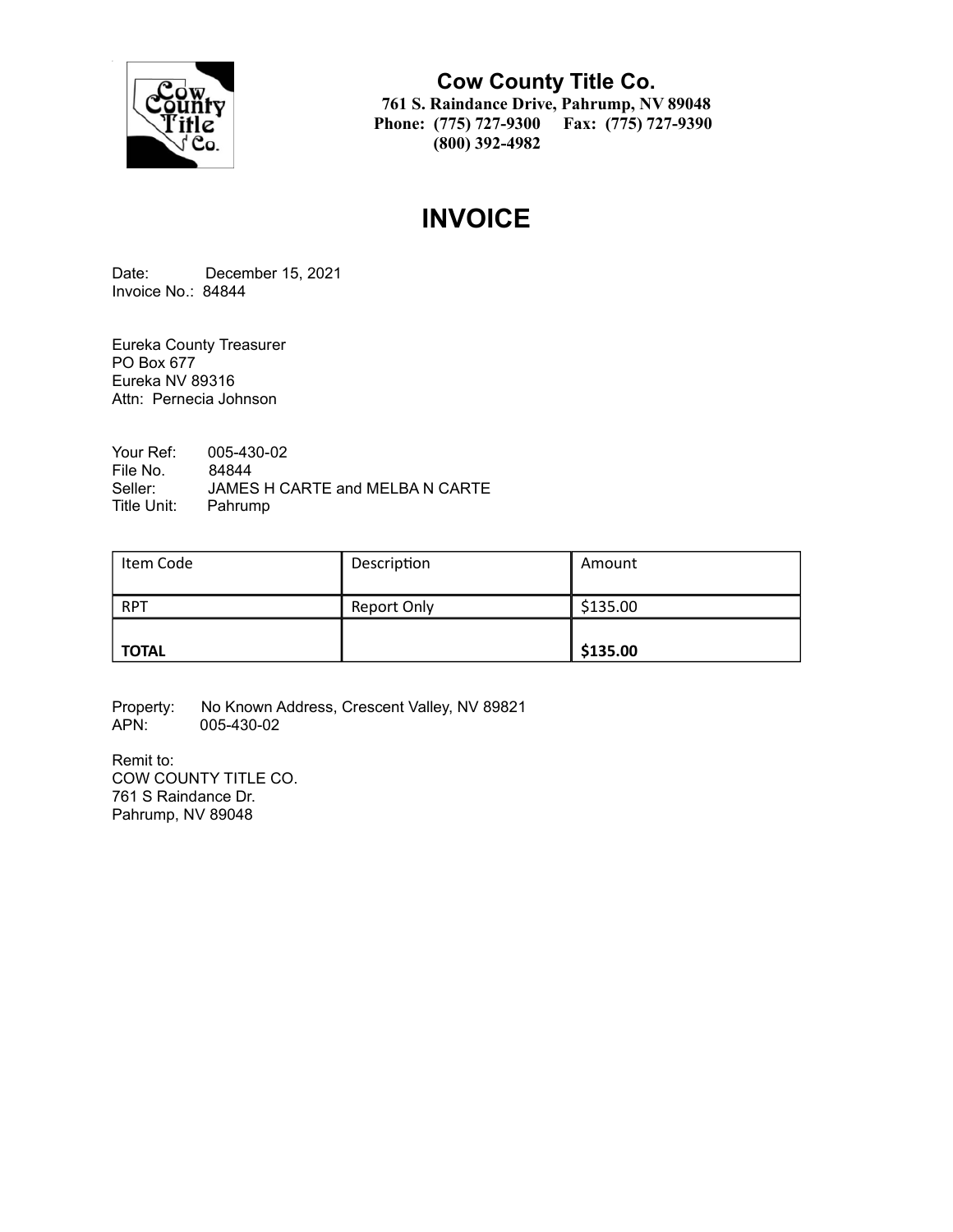

**Cow County Title Co. 761 S. Raindance Drive, Pahrump, NV 89048 Phone: (800) 392-4982 Fax: (775) 727-9390**

# **Original TITLE REPORT**

### **ORDER NUMBER: 84844**

**REPORT ONLY**

Eureka County Treasurer PO Box 677 Eureka, NV 89316 Attn: Pernecia Johnson RE:

Assessor Parcel No.: 005-430-02

Today's Date: December 15, 2021

Please read the exceptions shown in this report carefully. The exceptions are meant to provide you with notice of matters which may affect title to the herein described property.

It is important to note that this title report is not a written guaranty or warranty as to the condition of title and may not list all liens, defects, and encumbrances affecting title to the land.

Dated as of December 08, 2021 at 7:30 a.m.

**PROPERTY ADDRESS:** No Known Address

Crescent Valley, NV 89821

Authorize nature

Typist's Initials: tl Nancy L. Steib, Assistant NLSteib@CowCountyTitle.com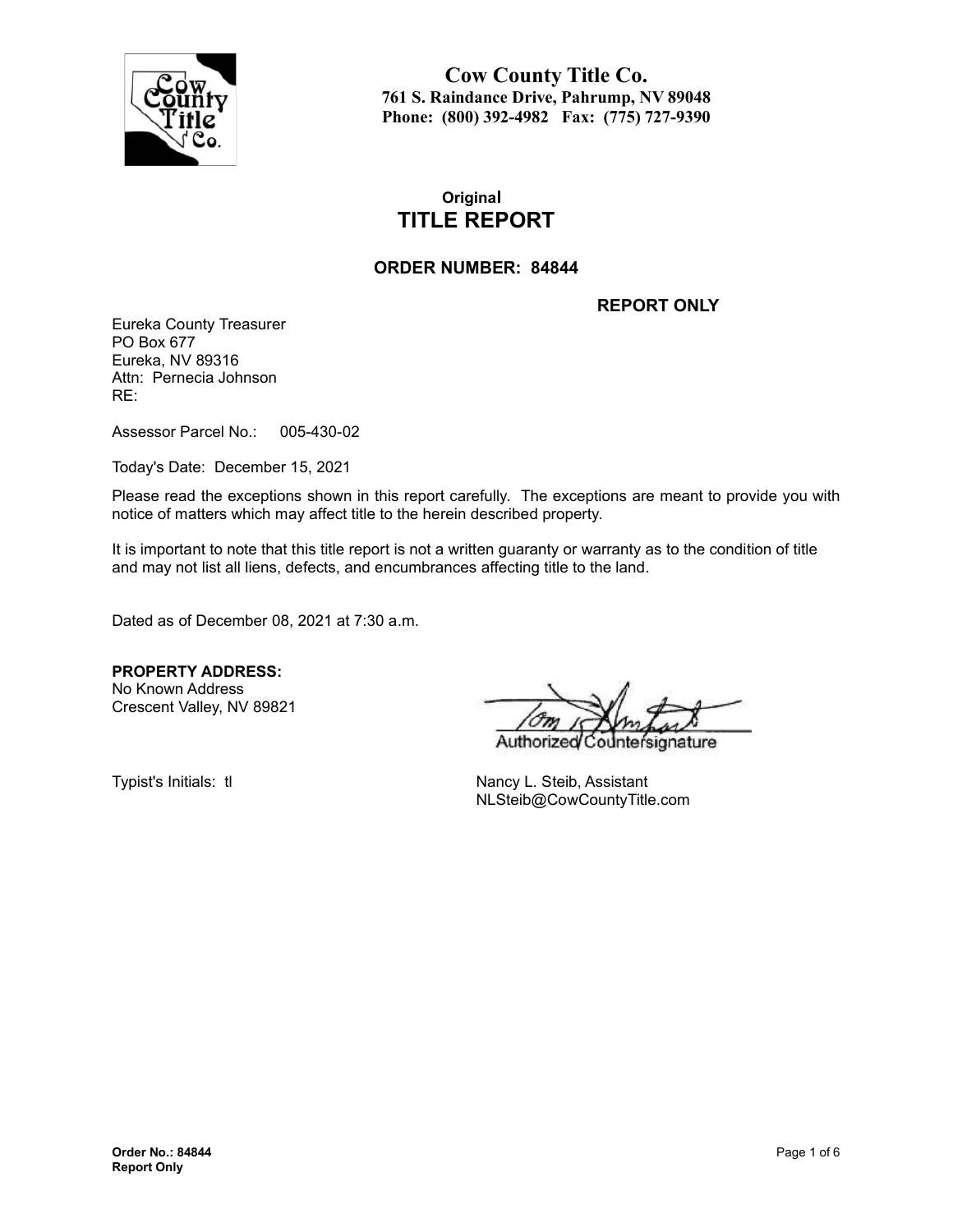The estate or interest in the land hereinafter described or referred to covered by this report is:

FEE

Title to said estate or interest at the date hereof is vested in:

PERNECIA JOHNSON, Treasurer of the County of Eureka, State of Nevada in trust for the use and benefit of the State of Nevada and the County of Eureka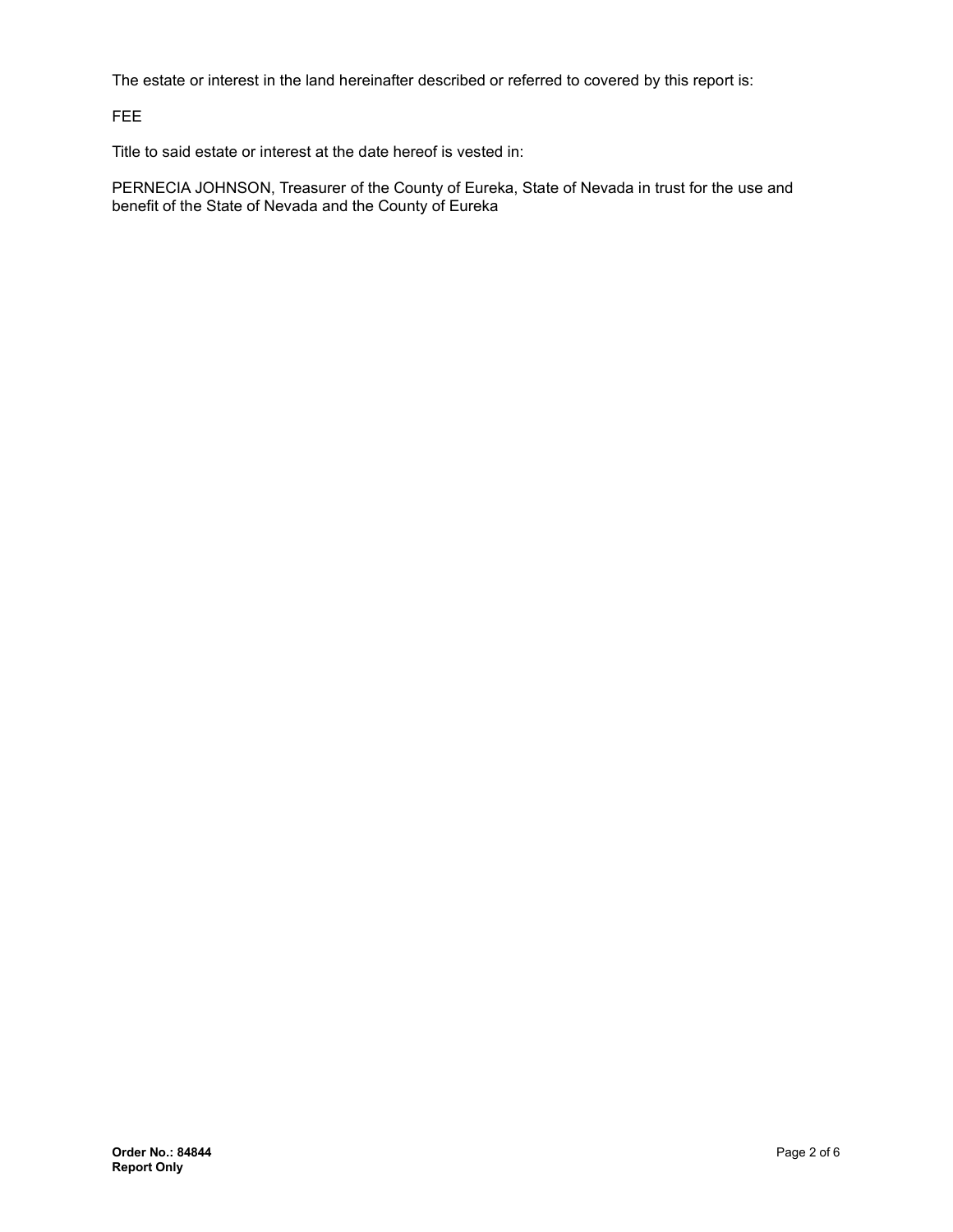# **LEGAL DESCRIPTION**

The land referred to herein is described as follows:

All that certain real property situate in the County of Eureka, State of Nevada, described as follows:

#### **TOWNSHIP 30 NORTH, RANGE 48 EAST, M.D.B.& M.**

Section 11: Southeast Quarter (SE1/4) of the Northwest Quarter (NW1/4) of the Southwest Quarter (SW1/4)

EXCEPTING THEREFROM, all petroleum, oil, natural gas and products derived therefrom, within or underlying said land or that may be produced therefrom, and all rights thereto, as reserved by SOUTHERN PACIFIC LAND COMPANY in Deed to H.J. BUCHENAU and ELSIE BUCHENAU, recorded September 24, 1951 in Book 24 of Deeds, page 168 as File No. 46962, Eureka County, Nevada records.

ASSESSOR'S PARCEL NUMBER FOR 2021 - 2022: 005-430-02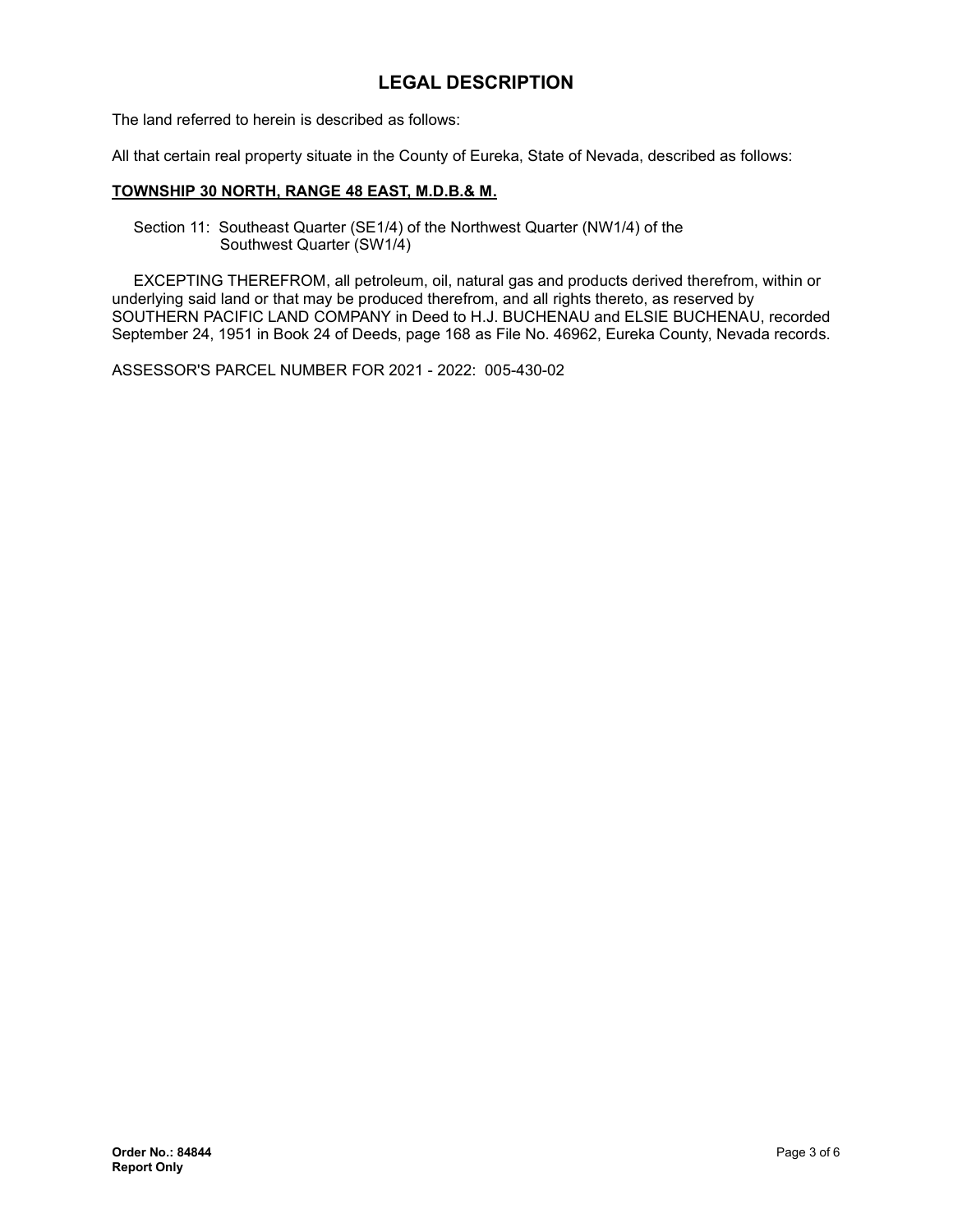At the date hereof, exceptions and matters affecting said land are as follows:

1. The vestee herein acquired title to said land by virtue of the Eureka County Tax Deed recorded June 7, 2021 as File No. 2021-245181, Eureka County, Nevada records. Upon the payment of the delinquent taxes assessed to APN 005-430-02 to the Vestee herein, said vestee will reconvey the subject property to the last known record owner:

JAMES H. CARTE and MELBA NOWAK CARTE, husband and wife as joint tenants Taxes are subject to the additional accrual of interest and penalties. Please contact the Eureka County Treasurer for the exact amount to redeem said property. (Phone 775-237-5262).

- 2. A lien for supplemental taxes as might be assessed and collected by the County Assessor on the personal property Tax Roll in the event improvements have been commenced or completed within the past year, in accordance with Nevada Revised Statutes 361.260.
- 3. Any assessments, charges and fees which may be or may become due to the City or County, by reason of said premises lying within the boundaries of such city or county.
- 4. Any portion of said lands within the lines of public roads as now established.
- 5. Existing rights in use or of record in favor of the public or third parties for highways, roads, railroads, pipelines, telephone, telegraph and electrical transmission lines, canals, laterals and drains.
- 6. Notwithstanding the insuring clauses of the policy, the Company does not insure against loss or damage by reason of a lack of a right of access to and from the land.
- 7. Any right, title and interest in and to any of the minerals and mineral ores within or underlying the Property, including, without limitation, oil, natural gas and hydrocarbon substances, geothermal steam, brines and minerals in solution, and sand gravel and aggregates, and products derived therefrom, together with any rights of ingress and egress in, upon or over the Property and to make such use of the Property and the surface thereof as is necessary or useful in connection therewith, which may have been reserved by other parties at the time that the Property was conveyed to Grantor or which may have been conveyed by Grantor to any third parties.
- 8. Reservations contained in Patent No. 162 from the United States of America to Central Pacific Railroad Company, recorded February 26, 1903 in Book 14 of Deeds, page 493, Eureka County, Nevada records, reading as follows:

"Yet excluding and excepting from the transfer of these presents, "All Mineral Lands" should any such be found to exist in the tracts described in the foregoing, but their exclusion and exception, according to the terms of the Statute, shall not be construed to include coal and iron lands".

A certified copy of the above Patent recorded July 26, 1996 in Book 299 of Official Records, page 242 as File No. 164225, Eureka County, Nevada records.

- 9. Minerals of whatsoever kind, subsurface and surface substances, including but not limited to coal, lignite, oil, gas, uranium, clay, rock, sand and gravel in, on, under and that may be produced from the Land, together with all rights, privileges, and immunities relating thereto, whether or not appearing in the Public Records or listed herein. The Company makes no representation as to the present ownership of any such interest. There may be leases, grants, exceptions or reservations of interests that are not listed.
- 10. Water rights, claims or title to water, whether or not shown by the public records.
- 11. Discrepancies, conflicts in boundary lines, shortage in area, encroachments, or any other facts which a correct survey would disclose, and which are not shown by the public records.
- 12. The property described herein is classified as "Open Range" and is subject to all matters and requirements associated therewith. Nevada is an open range state and it is the responsibility of the property owner to fence out livestock.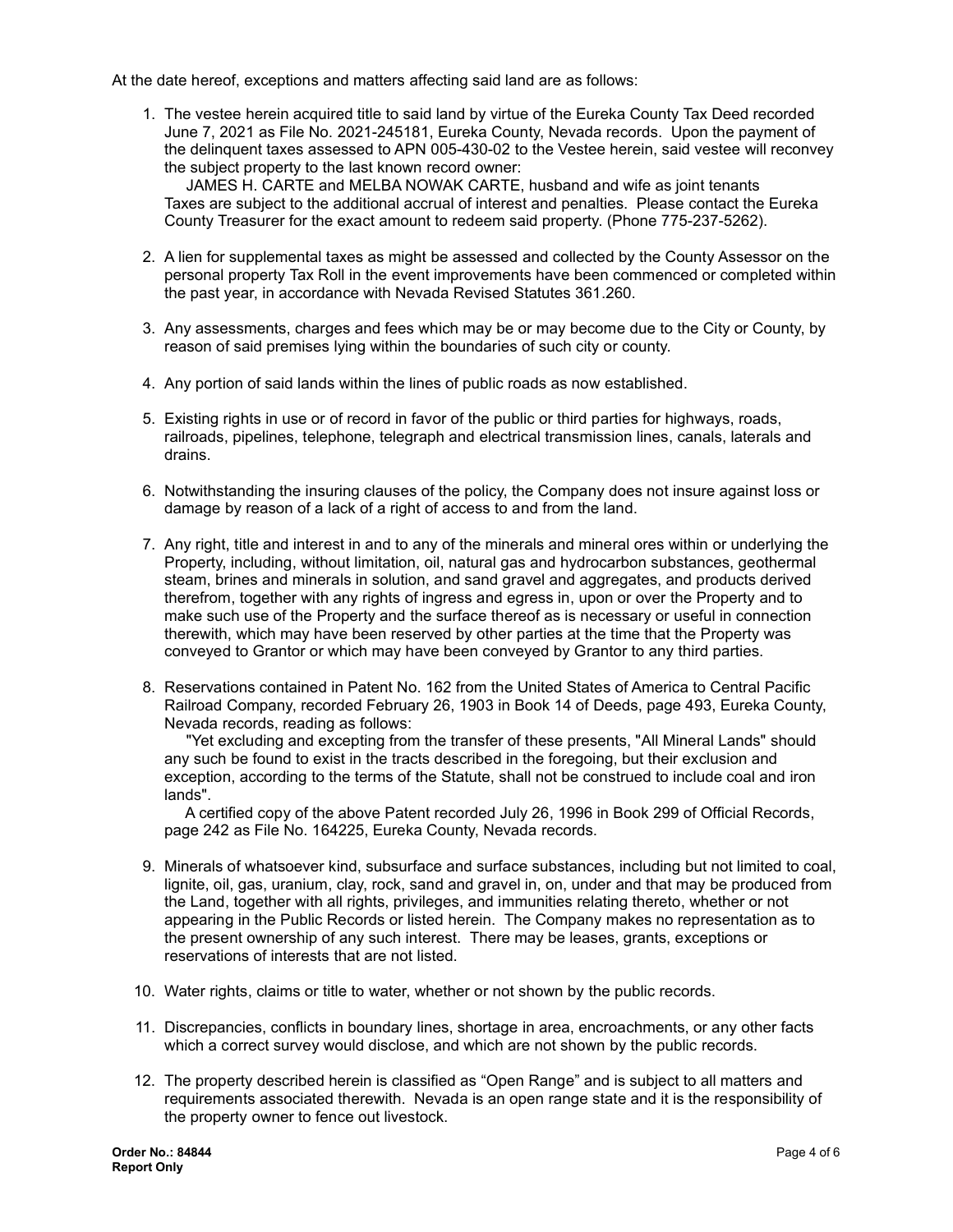13. Provisions and matters contained in the Deed dated September 2, 1930 from Central Pacific Railway Company to Southern Pacific Land Company, recorded January 7, 1931 in Book 21 of Deeds, page 26 as File No. 18805, Eureka County, Nevada records, including but not limited to the following:

FURTHER EXCEPTING FROM THE FOREGOING CONVEYANCE:

First. A strip of land four hundred (400) feet wide, lying equally on each side of each main track, side track, spur, switch and branch line of the railroad and branches thereof, extending from San Jose, California, Northerly and Easterly through the States of California, Nevada and Utah to Ogden, Utah, as the same are now constructed or located upon, across or adjacent to any of the lands hereby conveyed.

Third. All parts and parcels of said lands which are now used for the operation and maintenance of either of the above described railroads and branches thereof, or for the tracks, yards, depot grounds, buildings, or other structures thereof.

Fourth. The right to use any water naturally rising upon or flowing across any of said lands which has heretofore been appropriated by, and is now being used for the operation of the railroads and the right (to the extent that the same may heretofore have been exercised) to conduct the same, as well as water rising upon other lands, across any of the lands hereby conveyed, in pipes or aqueducts for the purpose aforesaid, together with the necessary right of way therefor.

14. Reservation contained in the Deed dated August 28, 1951, executed by Southern Pacific Land Company to H.J. Buchenau, et ux, recorded September 24, 1951 in Book 24 of Deeds, page 168 as File No. 29127, Eureka County, Nevada records, reading as follows:

"EXCEPTING and reserving unto the first party, its successors and assigns, all petroleum, oil, natural gas and products derived therefrom, within or underlying said land or that may be produced therefrom, and all rights thereto, together with the right at all times to enter upon or in said land, to prospect for and to drill, recover and remove the same."

15. Reservations contained in the Deed executed by Cattlemen's Title Guarantee Company, recorded October 5, 1976 in Book 57 of Official Records, page 16 as File No. 62270, Eureka County, Nevada records, reading as follows:

"RESERVING unto Grantor, its successors and assigns, for roadway, transmission and utility purposes, a perimeter easement 30 feet in width measured inward from, and the interior boundary of said easement running parallel to, each of the exterior boundaries of the property herein described."

- 16. Rights, title and/or interest in favor of third parties including any parties in possession of said land.
- 17. Enclosed herewith is our statement of charges for this report. Any reference herein for a policy of title insurance is hereby cancelled. No Guarantee is made regarding (a) matters affecting the beneficial interest of any mortgage or deed of trust which may be shown herein as an exception, or (b) other matters which may affect any such mortgage or deed of trust. No guarantee is made regarding any liens, claims of lien, defects or encumbrances, whether or not shown herein as an exception.

NOTE: The address of the herein described property is purported to be: No Known Address Crescent Valley, NV 89821

Based on our review of the record, we recommend that notices of sale be provided to those listed below. Said list should not be construed to constitute the only notices required; others may be required by statute, regulations, common knowledge, and/or general practices. PLEASE NOTE: Said list may not contain the address on file at the County Treasurer's office prior to the recording of the tax deed. Please refer to the last tax roll prior to the tax deed for any additional addresses. This list is provided strictly as a courtesy and no guarantee or warranty should be assumed therefrom.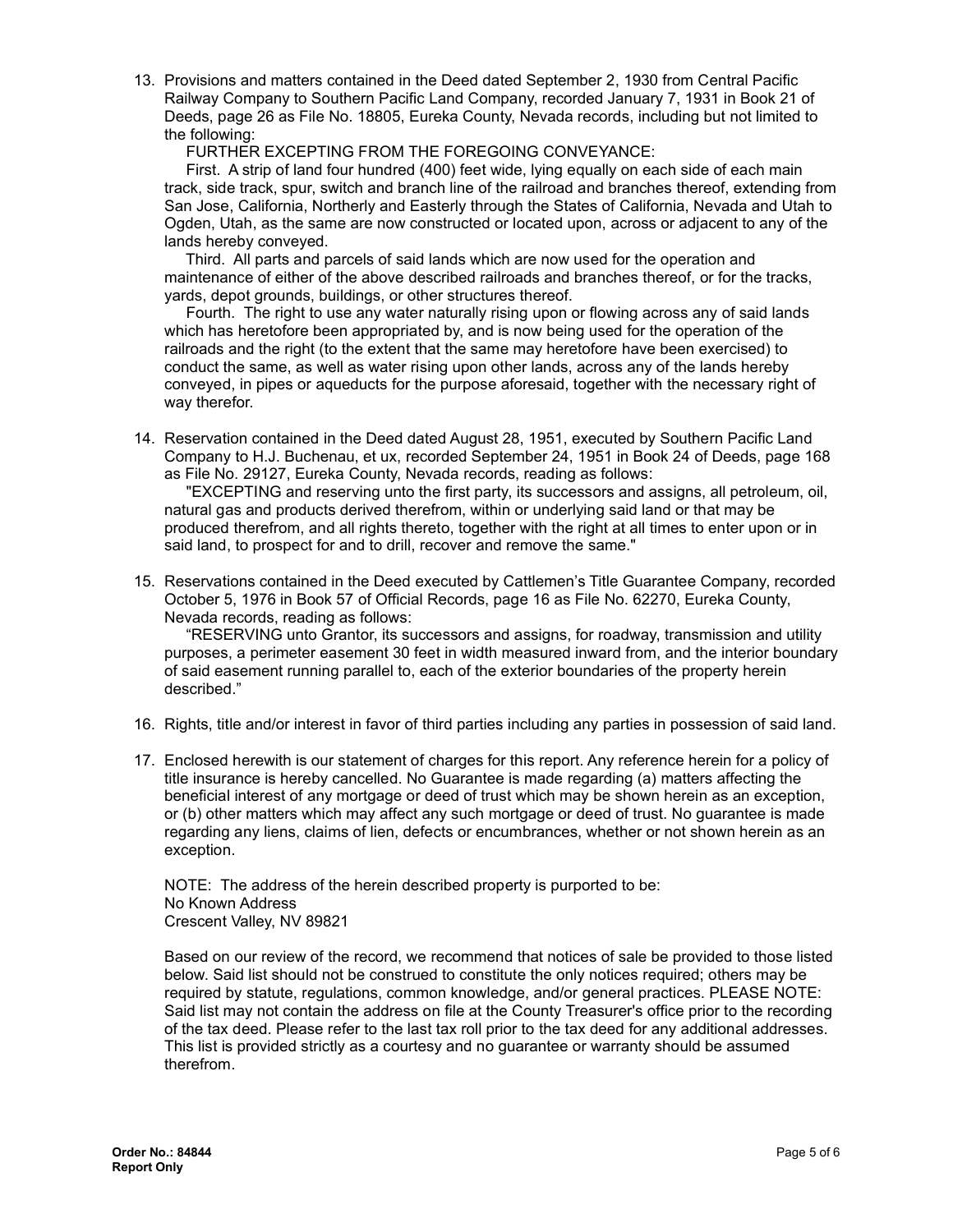JAMES H. CARTE MELBA NOWAK CARTE 3136 GLENHURST DR. LAS VEGAS, NEVADA 89121

JAMES H. CARTE MELBA NOWAK CARTE NO KNOWN ADDRESS CRESCENT VALLEY, NV 89821

JAMES H. CARTE MELBA NOWAK CARTE 1620 DOUBLOON DR HOLIDAY, FL 34690

#### **END OF EXCEPTIONS**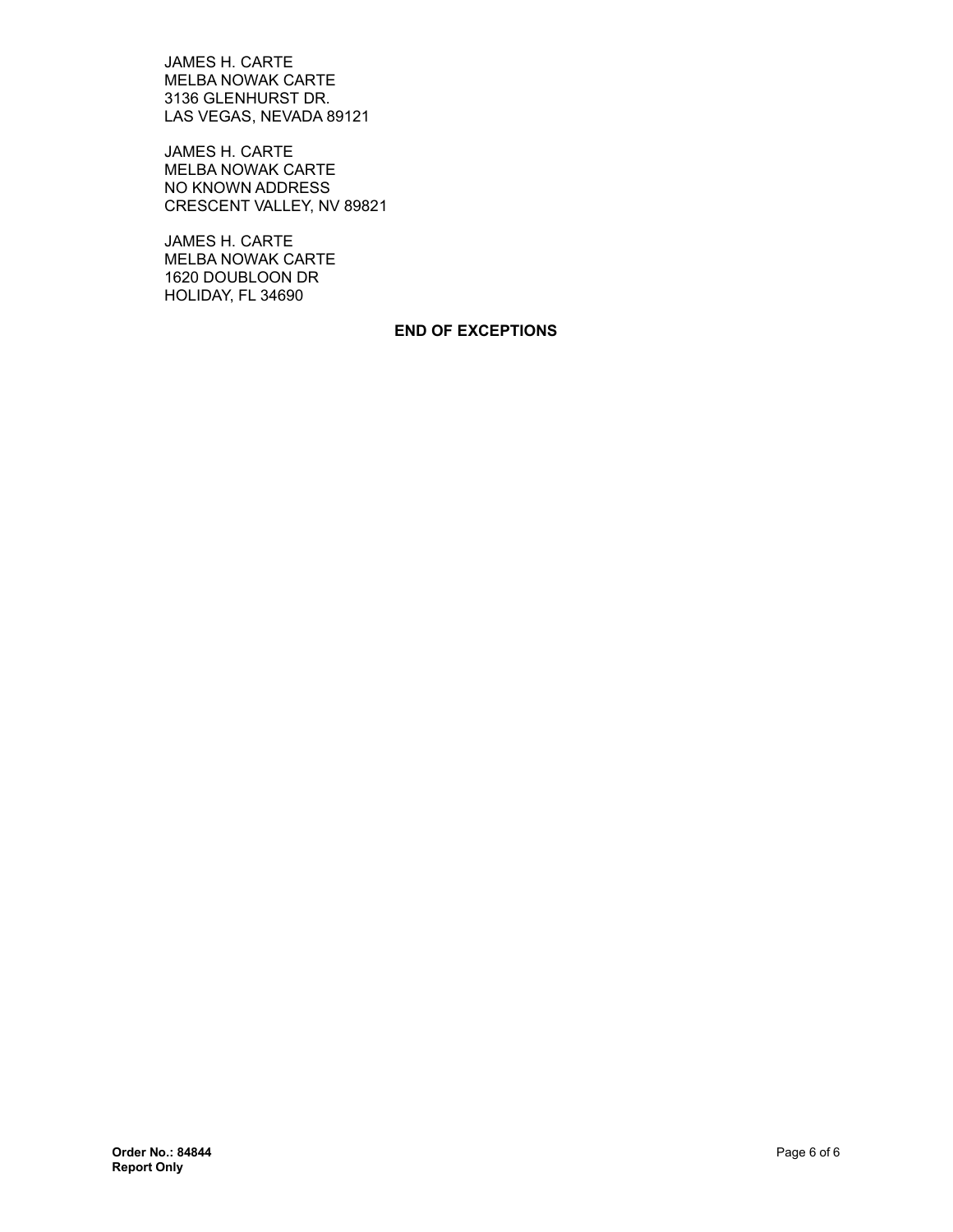